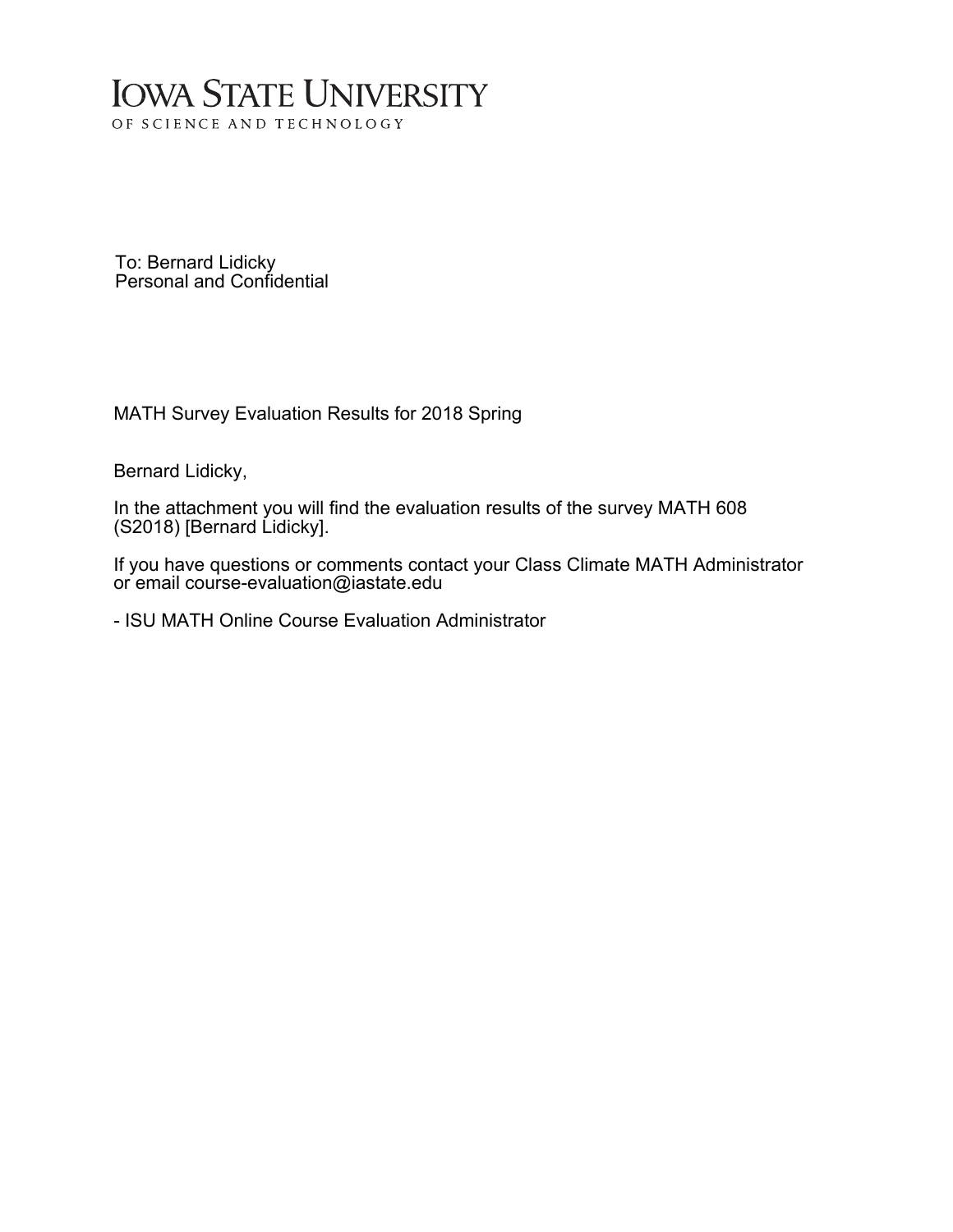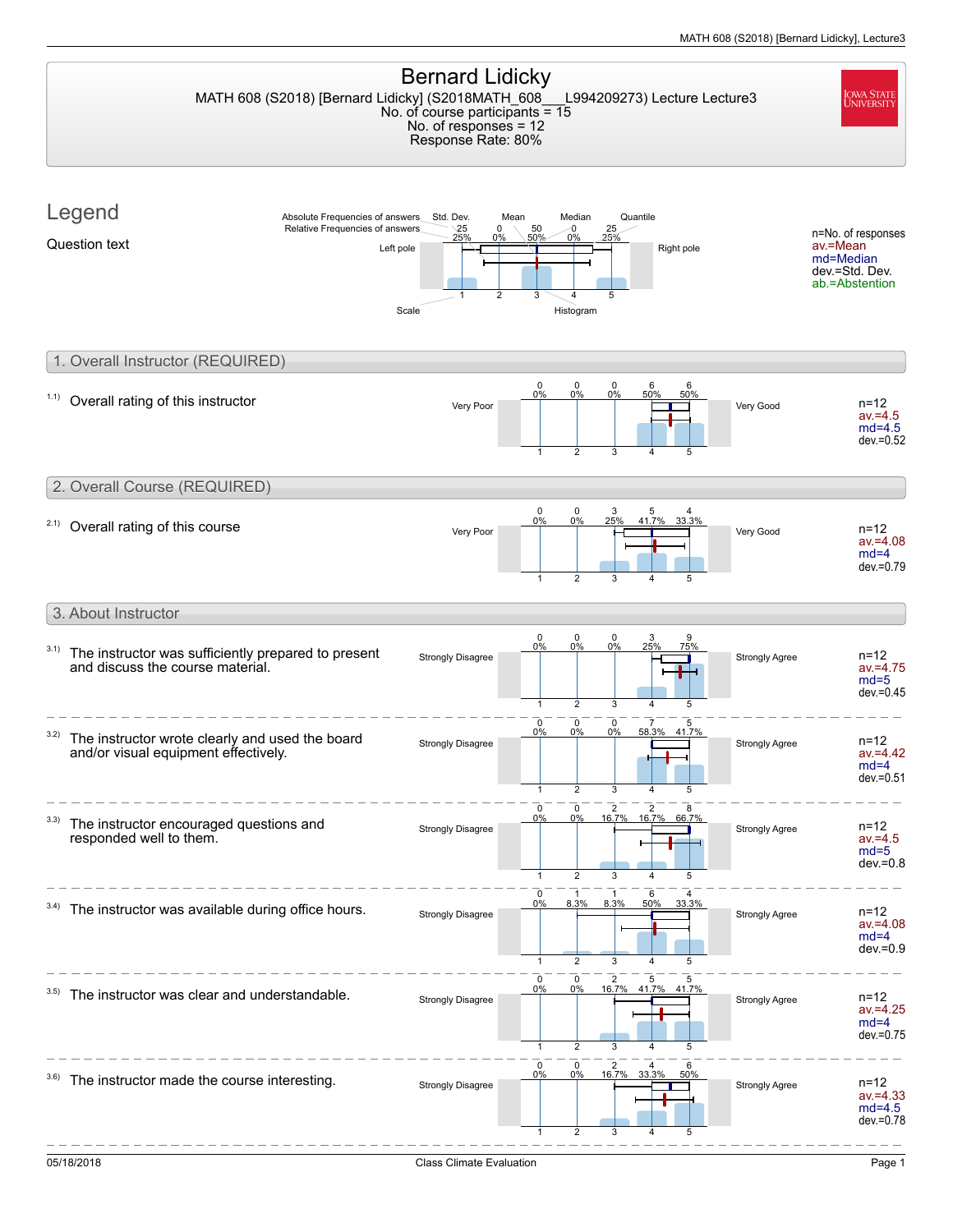| 3.7) | The instructor used homework and/or quizzes in<br>an appropriate and useful way.                                   | Strongly Disagree         | 0<br>0%<br>$\mathbf{1}$           | $\mathbf 0$<br>5<br>$0\%$<br>41.7%<br>$\overline{2}$<br>3                       | 8.3%                                         | 50%<br>5        | Strongly Agree        | n=12<br>$av = 4.08$<br>$md=4.5$<br>$dev = 1$        |
|------|--------------------------------------------------------------------------------------------------------------------|---------------------------|-----------------------------------|---------------------------------------------------------------------------------|----------------------------------------------|-----------------|-----------------------|-----------------------------------------------------|
| 3.8) | The instructor was timely, clear, and fair in<br>announcing and administering course policies.                     | <b>Strongly Disagree</b>  | $\mathbf 0$<br>0%                 | 0<br>$\overline{2}$<br>0%<br>$\overline{2}$                                     | 2<br>16.7% 16.7% 66.7%                       |                 | Strongly Agree        | $n = 12$<br>$av = 4.5$<br>$md=5$<br>$dev = 0.8$     |
|      | 4. About Course                                                                                                    |                           |                                   |                                                                                 |                                              |                 |                       |                                                     |
|      | 4.1) The exams fairly reflected the course material.                                                               | <b>Strongly Disagree</b>  | $\mathbf 0$<br>0%<br>$\mathbf{1}$ | 0<br>8<br>0%<br>$\overline{2}$<br>3                                             | 72.7% 9.1% 18.2%                             | 5               | <b>Strongly Agree</b> | $n = 11$<br>$av = 3.45$<br>$md=3$<br>$dev = 0.82$   |
| 4.2) | The exams were graded in a prompt and fair way.                                                                    | <b>Strongly Disagree</b>  | 0<br>0%<br>$\mathbf{1}$           | $\begin{smallmatrix} 0 \ 0\% \end{smallmatrix}$<br>54.5%<br>$\overline{2}$<br>3 | $\overline{4}$                               | 9.1% 36.4%<br>5 | Strongly Agree        | $n = 11$<br>$av = 3.82$<br>$md=3$<br>$dev = 0.98$   |
| 4.3) | The homework/quizzes were returned in a timely<br>manner.                                                          | <b>Strongly Disagree</b>  | 0<br>0%<br>$\mathbf{1}$           | $\mathbf 0$<br>0<br>0%<br>$0\%$<br>$\overline{2}$<br>3                          | 3<br>25%<br>4                                | 75%             | <b>Strongly Agree</b> | $n = 12$<br>$av = 4.75$<br>$md=5$<br>$dev = 0.45$   |
| 4.4) | The textbook was useful in helping me learn the<br>course material.                                                | Strongly Disagree         | $\mathbf 0$<br>0%<br>$\mathbf{1}$ | 0%<br>72.7%<br>$\overline{2}$<br>$\overline{3}$                                 | 0<br>0%                                      | 27.3%           | Strongly Agree        | $n = 11$<br>$av = 3.55$<br>$md=3$<br>$dev = 0.93$   |
| 4.5) | The online homework was useful in helping me<br>learn the course material.                                         |                           | 10<br>90.9%                       | 0<br>$\mathbf 0$<br>0%<br>0%<br>$\overline{2}$<br>3                             | $\mathbf 0$<br>0<br>$0\%$<br>$0\%$<br>5<br>4 | 9.1%<br>6       |                       | $n = 11$<br>$av = 1.45$<br>$md=1$<br>$dev = 1.51$   |
|      | The supplementary materials (e.g., films, slides,<br>videos, guest lectures, Web pages, etc.) were<br>informative. | <b>Strongly Agree</b>     | $\frac{3}{25\%}$<br>33.3%         | 0<br>0%                                                                         | $\mathbf 0$<br>0<br>$0\%$<br>$0\%$           | 41.7%           | N/A (non-applicable)  | $n = 12$<br>$av = 3.33$<br>$md=2$<br>$dev = 2.39$   |
|      | 5. About You                                                                                                       |                           |                                   |                                                                                 |                                              |                 |                       |                                                     |
| 5.1) | On average, how many hours each week did you<br>devote to this course outside the classroom?                       | Less than 3               | 8.3%                              | 41.7%<br>25%<br>$\overline{2}$<br>3                                             | 3<br>25%                                     | 0%<br>5         | More than 12          | $n = 12$<br>$av = 2.67$<br>$md=2.5$<br>$dev = 0.98$ |
| 5.2) | What resources did you use throughout the semester? (Check as many as apply)                                       |                           |                                   |                                                                                 |                                              |                 |                       |                                                     |
|      |                                                                                                                    | SI                        |                                   |                                                                                 |                                              |                 | 0%                    | $n = 12$                                            |
|      |                                                                                                                    | Help Room                 |                                   |                                                                                 |                                              |                 | 0%                    |                                                     |
|      |                                                                                                                    | Instructors' Office Hours |                                   |                                                                                 |                                              |                 | 75%                   |                                                     |
|      |                                                                                                                    | TAs' Office Hours         |                                   |                                                                                 |                                              |                 | 0%                    |                                                     |
|      |                                                                                                                    | None of Them              |                                   |                                                                                 |                                              |                 | 25%                   |                                                     |

Bernard always gave good hints for homework!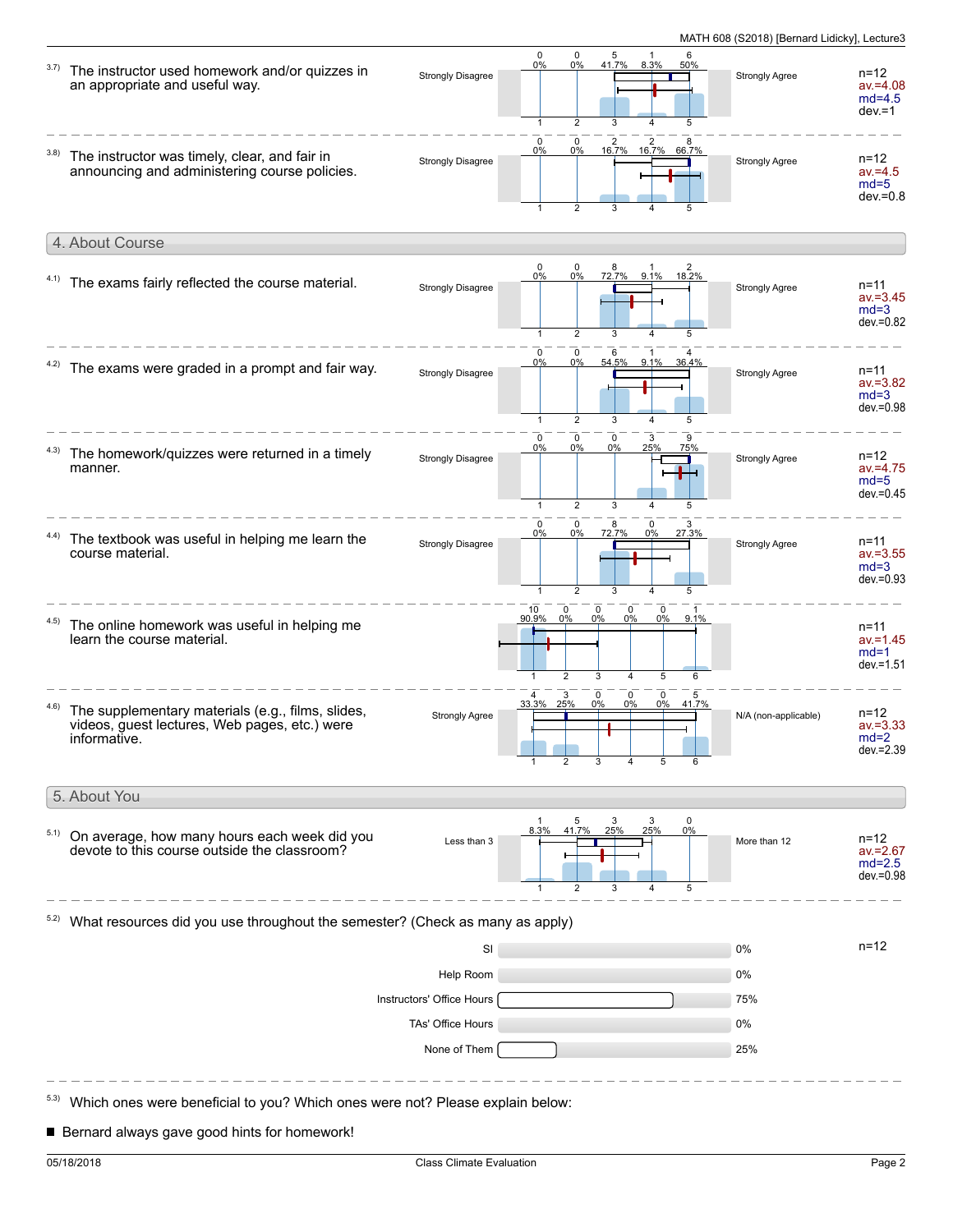- $\blacksquare$  It not like I had many options other than the instructors office hours, this is a 600 level math course.
- $\blacksquare$ Office hours were beneficial - though I only visited once or twice, Bernard answered all my questions (except how to do 4b on HW 3, but I wonder if anyone in the extremal graph theory community has even properly proved that one :^) ).
- Office hours were beneficial. I liked going in and re-doing the homework problems, as it helped me figure out what I didn't understand and correct that. I do wish that the homeworks were more smaller homeworks instead of just three large assignments.
- office hours  $- - - - \overline{0}$ 0 0 0 3 8<br><u>72.7%</u>  $5.4$ ) What grade do you expect from this course? 0% 0% 0% 0% 27.3% S (satisfactory) A, A- n=11  $av = 5.73$ md=6  $dev = 0.47$ 1 2 3 4 5 6
- 6.1) Additional Comments

6. Other

- Bernard is a good teacher. He does a good job of getting students involved. Due to the nature of how we worked though problems in class, sometimes it was difficult to see where things were going and proofs seemed like disjoint facts.
- I felt that the amount of homework wasn't too bad, but I would have preferred maybe 5 homeworks with 3 or 4 questions each instead of 3 homeworks with 4 and then 7 and 7 questions.
- I really liked the group work during class, it really forced me to understand the proofs and therefore the techniques. Bernard did a really good job!
- I would have preferred a different style of instruction for this class. I think it would have been more productive to have lecture style. I think I would have learned more by seeing a problem and then working through details on my own and on the homework. I think that the worksheets made this class more frustrating and slow. I frequently felt like I didn't understand what was going on, and if something did click it was already time to move on to the next part. I also think we could have covered a few more topics if we did it without the worksheets.

That being said, I think it is more of a personal learning preference. Bernard is a great teacher, and was always open to explaining a concept again and he was clear with his statements. I also appreciated how organized Bernard is.

I think it also would have helped if we knew where to look up the things we did in class in textbooks. It would be nice to read about what we did in class and how the theorems we proved tied into other things.

- The class format was interesting and usually engaging. Some days I had a lot of fun and learned a lot, others I found myself completely  $\blacksquare$ lost. I think after observing what was actually hard/easy for us, the worksheets could be revised to create a better course next time it is taught. One thing I wish I had was more exact definitions, sometimes I found myself unsure of what was being asked of me due to a lack of understanding of the technical words. Rather than having 3 long homework assignments, I feel it would have been more beneficial to have more frequent short homework assignments.
- The course was a lot of fun. You should teach another class.
- The disconnect between the formality expected during lecture and the formality expected on the homeworks was disparate. In class, things were 'hand waved' but on the homework this was not acceptable.

I also found that things were assumed to be known, but I don't know when I was supposed to have learned them. Certain extremal definitions were not given formally and this impacted my learning in the course.

- The neutral responses in section 4 are because there is no "Non-applicable" option there were no exams by the time of this evaluation, and the course had no textbook.
- This course pushed my comfort zone. Which is good and bad; I like my comfort zone. The material was more difficult than I thought it would be. I felt constantly behind in the class and on the homework.
- This was a fun course but I really think that some of the materials were too complicated to completely finish in the time span of the class.
- Well structured course and good pedagogy; the material is just very difficult and frustrating.

7. Demographic (REQUIRED) - These questions are only requested for research purposes. They will not be associated with you individually and will not be disclosed to the instructor. An answer is required for both questions.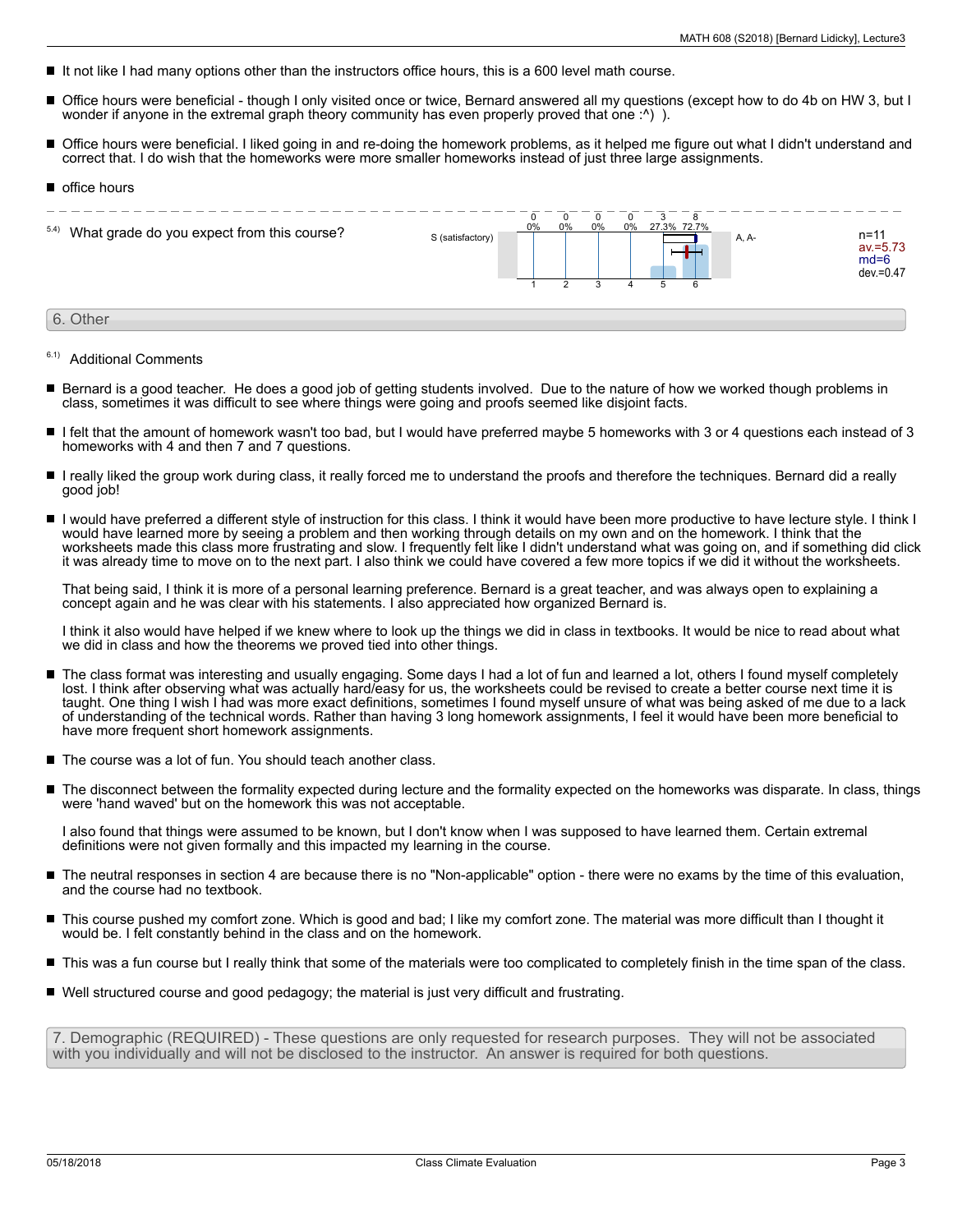| 41.7% | $n = 12$ |
|-------|----------|
| 58.3% |          |
|       |          |
|       |          |
| 0%    | $n = 12$ |
| 25%   |          |
| 75%   |          |
|       |          |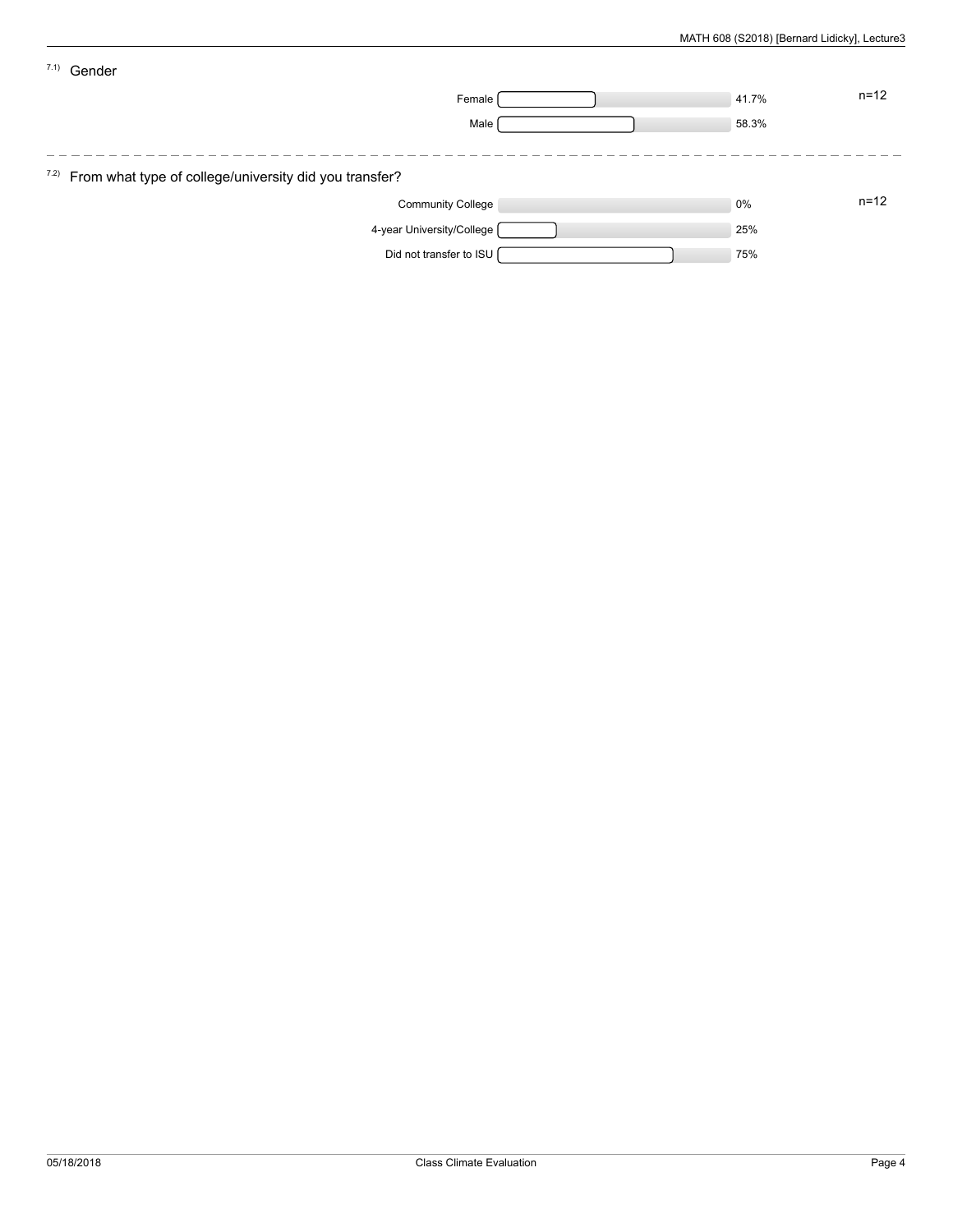## Histogram for scaled questions

## Overall rating of this instructor



The instructor wrote clearly and used the board and/or visual equipment effectively.



The instructor was clear and understandable.



The instructor was timely, clear, and fair in announcing and administering course policies.



Overall rating of this course



The instructor encouraged questions and responded well to them.



The instructor made the course interesting.



The exams fairly reflected the course material.



The instructor was sufficiently prepared to present and discuss the course material.



The instructor was available during office hours.



The instructor used homework and/or quizzes in an appropriate and useful way.



The exams were graded in a prompt and fair way.

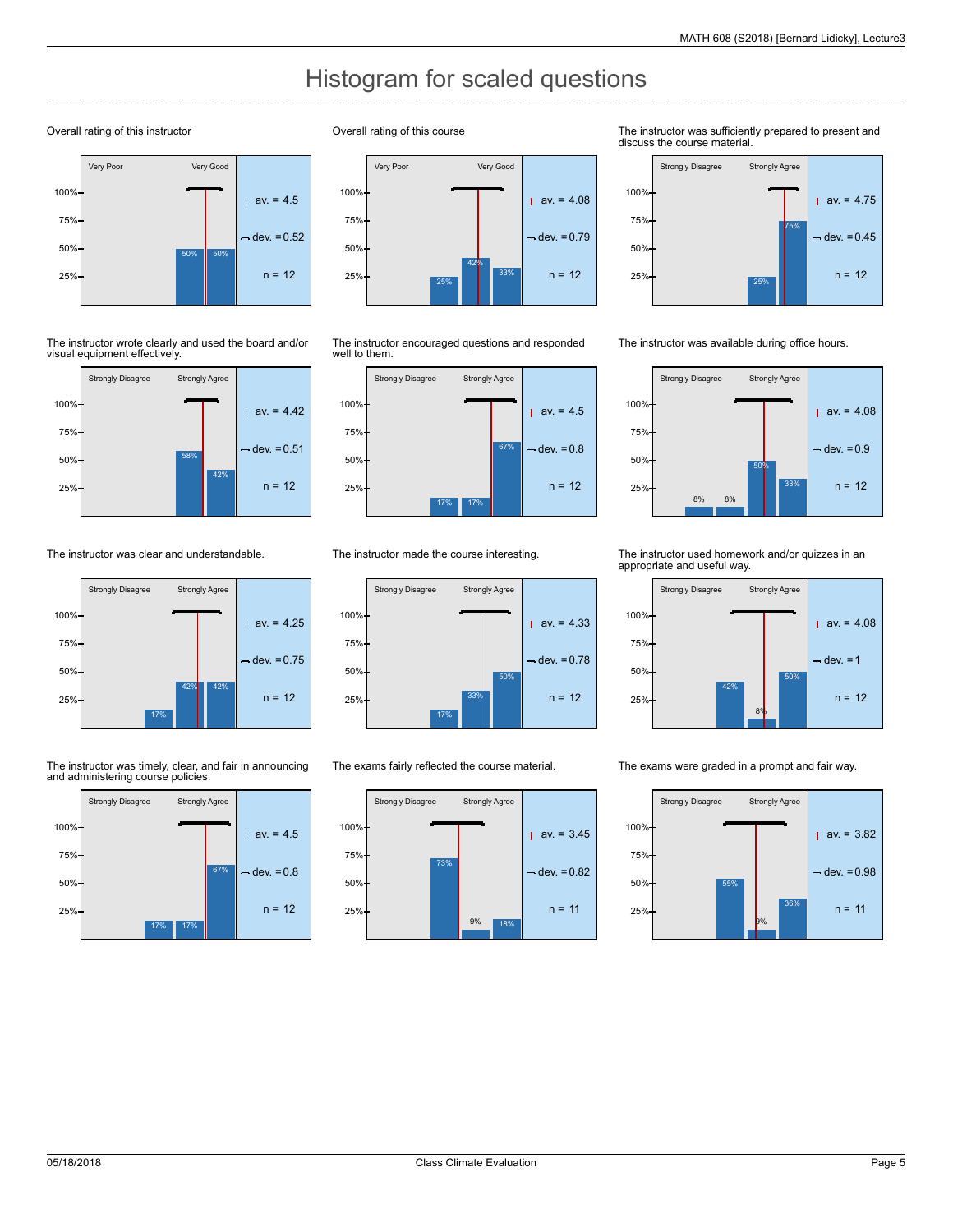The homework/quizzes were returned in a timely manner.



The supplementary materials (e.g., films, slides, videos, guest lectures, Web pages, etc.) were



The textbook was useful in helping me learn the course material.



On average, how many hours each week did you devote to this course outside the classroom?



The online homework was useful in helping me learn the course material.



What grade do you expect from this course?

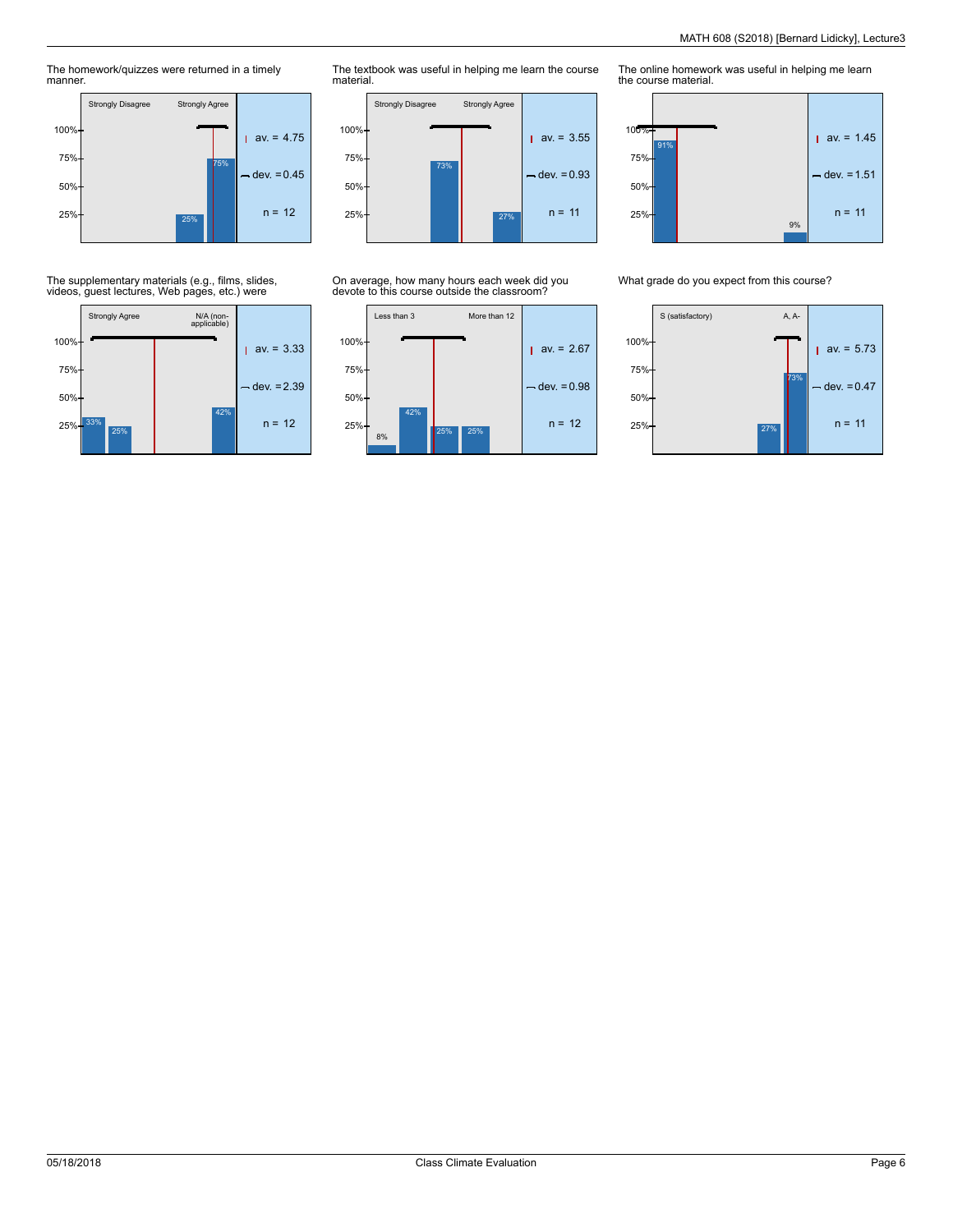|                                  | Profile                                                                                                                     |                                                                             |  |  |                       |          |             |  |                              |  |
|----------------------------------|-----------------------------------------------------------------------------------------------------------------------------|-----------------------------------------------------------------------------|--|--|-----------------------|----------|-------------|--|------------------------------|--|
|                                  | Subunit:<br>Name of the instructor:<br>Name of the course:<br>(Name of the survey)<br>Values used in the profile line: Mean | <b>MATH</b><br><b>Bernard Lidicky</b><br>MATH 608 (S2018) [Bernard Lidicky] |  |  |                       |          |             |  |                              |  |
| 1. Overall Instructor (REQUIRED) |                                                                                                                             |                                                                             |  |  |                       |          |             |  |                              |  |
|                                  | 1.1) Overall rating of this instructor                                                                                      | Very Poor                                                                   |  |  | Very Good             | $n=12$   |             |  | av.=4.50 md=4.50 dev.=0.52   |  |
|                                  | 2. Overall Course (REQUIRED)                                                                                                |                                                                             |  |  |                       |          |             |  |                              |  |
|                                  | 2.1) Overall rating of this course                                                                                          | Very Poor                                                                   |  |  | Very Good             | $n=12$   |             |  | $av = 4.08$ md=4.00 dev=0.79 |  |
|                                  | 3. About Instructor                                                                                                         |                                                                             |  |  |                       |          |             |  |                              |  |
| 3.1)                             | The instructor was sufficiently prepared to<br>present and discuss the course material.                                     | Strongly<br>Disagree                                                        |  |  | <b>Strongly Agree</b> | $n = 12$ | $av = 4.75$ |  | md=5.00 dev.=0.45            |  |
| 3.2)                             | The instructor wrote clearly and used the board<br>and/or visual equipment effectively.                                     | Strongly<br>Disagree                                                        |  |  | <b>Strongly Agree</b> | $n = 12$ | $av = 4.42$ |  | md=4.00 dev.=0.51            |  |
| 3.3)                             | The instructor encouraged questions and<br>responded well to them.                                                          | Strongly<br>Disagree                                                        |  |  | <b>Strongly Agree</b> | $n = 12$ | $av = 4.50$ |  | md=5.00 dev.=0.80            |  |
| 3.4)                             | The instructor was available during office<br>hours.                                                                        | Strongly<br>Disagree                                                        |  |  | <b>Strongly Agree</b> | $n = 12$ | $av = 4.08$ |  | md=4.00 dev.=0.90            |  |
| 3.5)                             | The instructor was clear and understandable.                                                                                | Strongly<br>Disagree                                                        |  |  | <b>Strongly Agree</b> | $n = 12$ | $av = 4.25$ |  | md=4.00 dev.=0.75            |  |
| 3.6)                             | The instructor made the course interesting.                                                                                 | Strongly<br>Disagree                                                        |  |  | <b>Strongly Agree</b> | $n=12$   |             |  | av.=4.33 md=4.50 dev.=0.78   |  |
| 3.7)                             | The instructor used homework and/or quizzes<br>in an appropriate and useful way.                                            | Strongly<br>Disagree                                                        |  |  | <b>Strongly Agree</b> | $n = 12$ | $av = 4.08$ |  | md=4.50 dev.=1.00            |  |
| 3.8)                             | The instructor was timely, clear, and fair in<br>announcing and administering course policies.                              | Strongly<br>Disagree                                                        |  |  | <b>Strongly Agree</b> | $n = 12$ | $av = 4.50$ |  | md=5.00 dev.=0.80            |  |
|                                  | 4. About Course                                                                                                             |                                                                             |  |  |                       |          |             |  |                              |  |
|                                  | 4.1) The exams fairly reflected the course material.                                                                        | Strongly<br>Disagree                                                        |  |  | <b>Strongly Agree</b> | $n = 11$ | $av = 3.45$ |  | md=3.00 dev.=0.82            |  |
|                                  | 4.2) The exams were graded in a prompt and fair<br>way.                                                                     | Strongly<br>Disagree                                                        |  |  | Strongly Agree        | $n = 11$ | $av = 3.82$ |  | md=3.00 dev.=0.98            |  |
|                                  | 4.3) The homework/quizzes were returned in a<br>timely manner.                                                              | Strongly<br>Disagree                                                        |  |  | Strongly Agree        | $n = 12$ | $av = 4.75$ |  | md=5.00 dev.=0.45            |  |
|                                  | 4.4) The textbook was useful in helping me learn<br>the course material.                                                    | Strongly<br>Disagree                                                        |  |  | <b>Strongly Agree</b> | $n = 11$ | $av = 3.55$ |  | md=3.00 dev.=0.93            |  |
| 4.5)                             | The online homework was useful in helping me<br>learn the course material.                                                  |                                                                             |  |  |                       | $n = 11$ | $av = 1.45$ |  | md=1.00 dev.=1.51            |  |